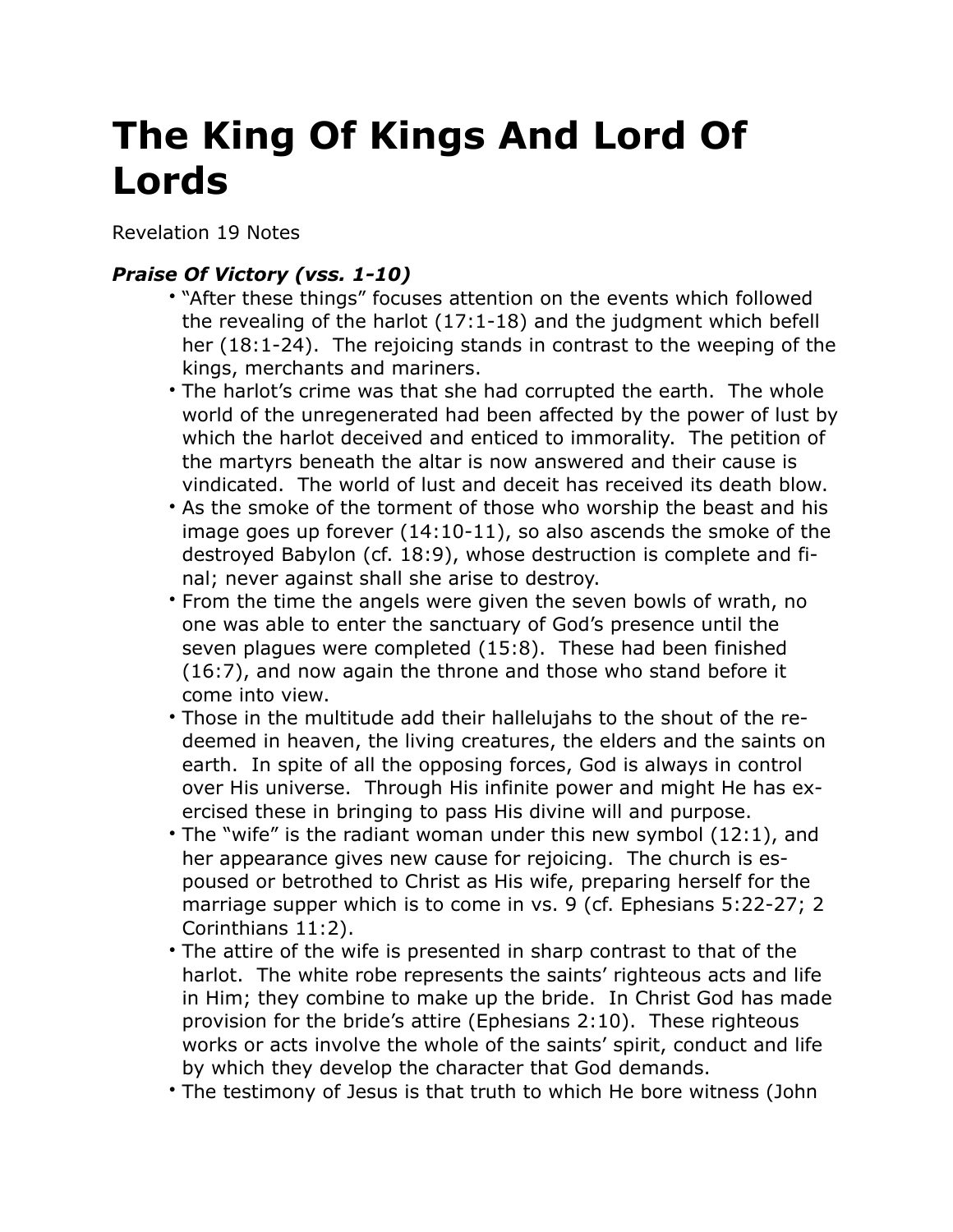18:37), which was the word given to Him from God (John 8:28; 12:47; 14:24). The testimony of Jesus is the first principle of prophecy. Although it is true that the testimony of Jesus is the spirit of all prophecy previous to John's, here the phrase has likely reference only to the prophecy of this book; He is its breath of life (cf. 1:3; 22:18).

## *The Defeat Of The Two Beasts (vss. 11-21)*

- Now John beholds the entire heaven opened so that the Warrior and His army might be seen as they emerge to do battle with Satan's forces. As God's faithful and true witness He has given to man a complete revelation of the Father, of truth and of His divine purpose. In righteousness He judges and makes war against all who would hinder His purpose and destroy His kingdom; He brings each enemy to defeat and destruction.
- It is interesting that Satan wore seven crowns but Jesus wears "many" crowns, a great number, indicating the broad, unlimited extent of His rule. So great is Christ's power that His name is known only by Himself. Knowledge of a name is in antiquity associated with the power of the god.
- Already a gory judgment has been described in which the winepress was trodden outside the city and blood covered the land (14:20). The blood sprinkled upon Christ's garment here seems to be that of His enemies and not His own or that of the people who had died for His cause (cf. Isaiah 63:1-6). As "The Word of God," Jesus is the ultimate revelation of God and His will; He is the guarantee that God's purpose will be achieved.
- The army is the "called, and chosen, and faithful" who overcome with the king (17:14). The war is not to be fought at the final coming. It is a warfare that is ongoing every time the Lord's people encounter opposition.
- The sharp sword which comes out of His mouth was the sword or word of judgment. This verse symbolizes a terrible destructive judgment and indicates His complete sovereignty in every realm.
- This third name of Christ, which all can read, is displayed on that most exposed part of his cloak, the part that covers the thigh, where it cannot escape notice. The name has already appeared attached to the Lamb (17:14). He is the absolute Lord and King, full of the divine power and authority.
- In the great battle between faith and paganism, the victory of the Lamb is to be complete and final. The picture in vss. 17-18 is a vivid symbolic portrayal of the defeat of the Lamb's enemies. The war and the victory are spiritual, as defeat comes to the spiritual forces of